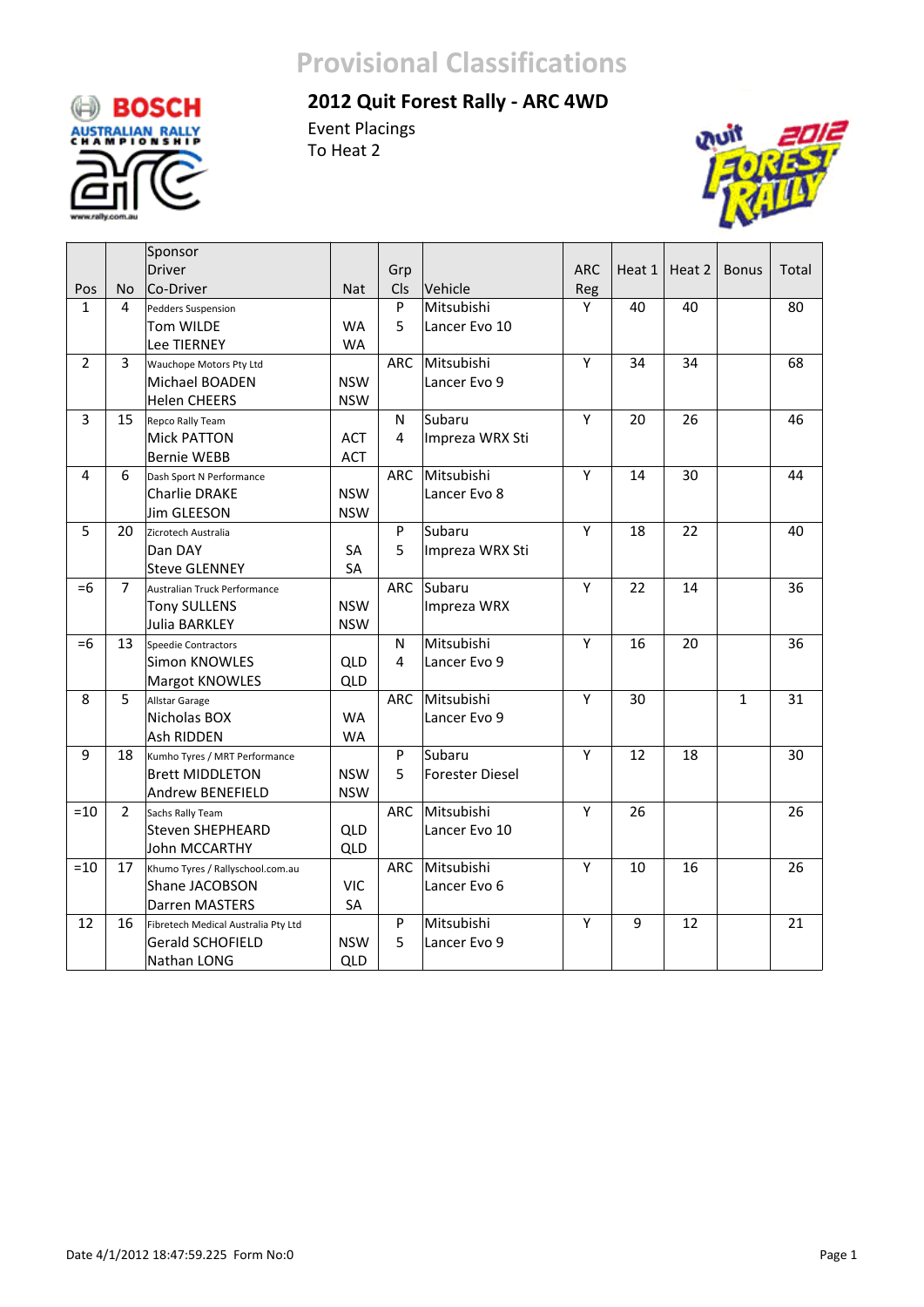# **BOSCH** AUSTRALIAN RALLY

#### **2012 Quit Forest Rally ‐ ARC 2WD**



|                |     | Sponsor                   |            |                |                 |            |        |        |              |       |
|----------------|-----|---------------------------|------------|----------------|-----------------|------------|--------|--------|--------------|-------|
|                |     | <b>Driver</b>             |            | Grp            |                 | <b>ARC</b> | Heat 1 | Heat 2 | <b>Bonus</b> | Total |
| Pos            | No. | Co-Driver                 | <b>Nat</b> | Cls            | Vehicle         | <b>Reg</b> |        |        |              |       |
| 1              | 9   | <b>Tankformers</b>        |            | G              | Honda           | v          | 40     | 40     | 1            | 81    |
|                |     | Eli EVANS                 | Vic        | $\overline{2}$ | Jazz            |            |        |        |              |       |
|                |     | <b>Glen WESTON</b>        | Qld        |                |                 |            |        |        |              |       |
| $\overline{2}$ | 14  | WorkMed                   |            | P              | Nissan          | γ          | 34     | 30     |              | 64    |
|                |     | <b>Jack MONKHOUSE</b>     | <b>NSW</b> | 4              | Sylvia S15      |            |        |        |              |       |
|                |     | Dale MOSCATT              | <b>NSW</b> |                |                 |            |        |        |              |       |
| 3              | 19  | NorthOz.com               |            | P              | Holden          | γ          | 30     | 26     |              | 56    |
|                |     | John BRUINSMA             | <b>WA</b>  | 4              | Commodore VE SS |            |        |        |              |       |
|                |     | <b>Adam TILLETT</b>       | SA         |                |                 |            |        |        |              |       |
| 4              | 10  | <b>Pedders Suspension</b> |            | G              | Honda           | Y          |        | 34     |              | 34    |
|                |     | <b>Mark PEDDER</b>        | Vic        | $\overline{2}$ | Jazz            |            |        |        |              |       |
|                |     | <b>Claire RYAN</b>        | SA         |                |                 |            |        |        |              |       |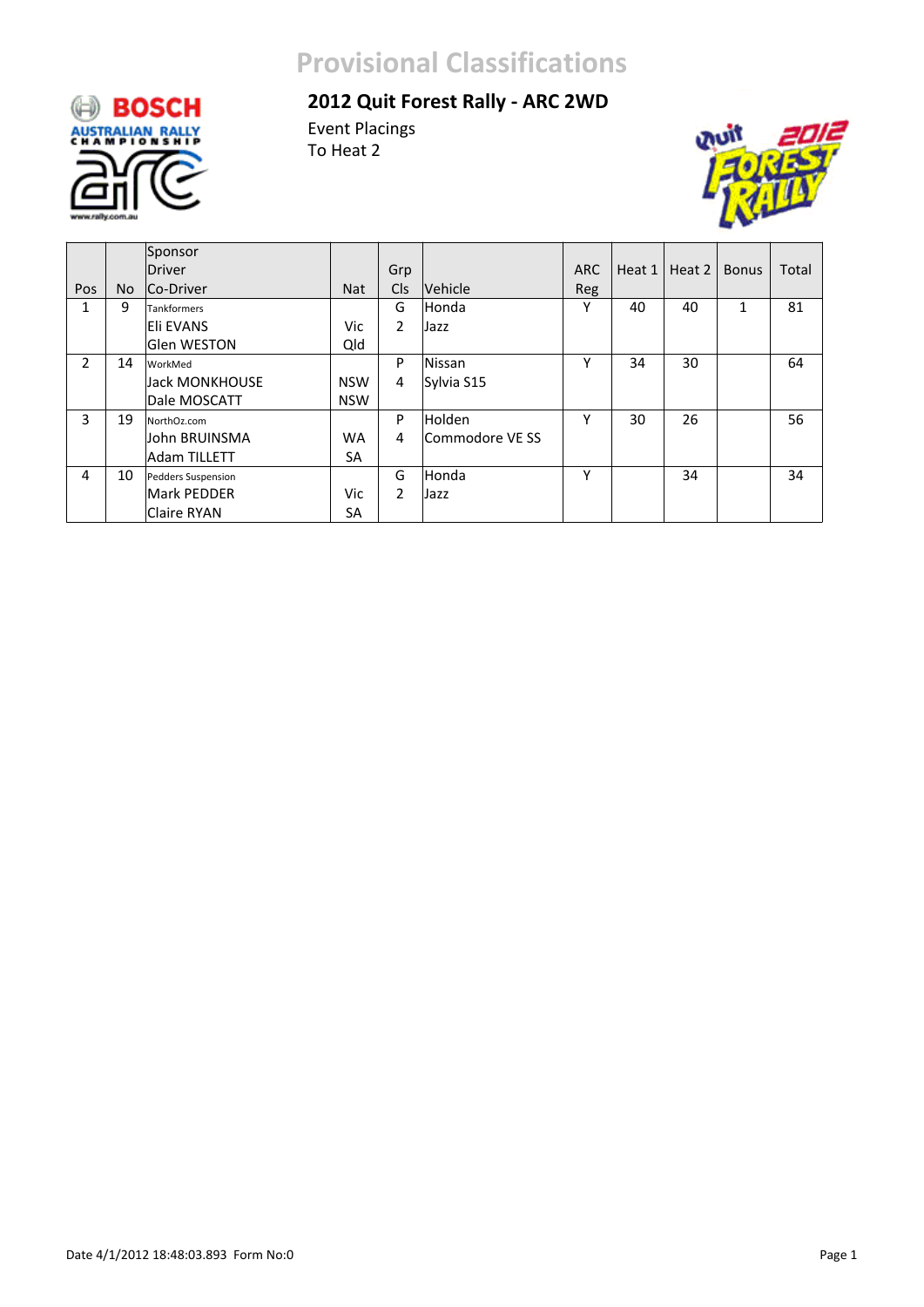#### **2012 Quit Forest Rally ‐ SxS Rally Challenge**





|                |     | Sponsor                  |            |            |               |            |        |        |              |       |
|----------------|-----|--------------------------|------------|------------|---------------|------------|--------|--------|--------------|-------|
|                |     | Driver                   |            | Grp        |               | <b>ARC</b> | Heat 1 | Heat 2 | <b>Bonus</b> | Total |
| Pos            | No. | Co-Driver                | <b>Nat</b> | <b>Cls</b> | Vehicle       | Reg        |        |        |              |       |
| 1              | 91  | <b>Polaris Racing</b>    |            |            | Polaris       |            | 40     | 40     |              | 80    |
|                |     | Cody CROCKER             | VIC.       |            | RZR XP 900    |            |        |        |              |       |
|                |     | <b>Greg FOLETTA</b>      | VIC.       |            |               |            |        |        |              |       |
| $\overline{2}$ | 92  | Polaris Sidchrome Racing |            |            | Polaris       |            | 34     | 34     |              | 68    |
|                |     | James SHIPP              | VIC        |            | RZR XP 900 LE |            |        |        |              |       |
|                |     | <b>Warren SHIPP</b>      | VIC        |            |               |            |        |        |              |       |
| 3              | 94  | <b>Snake Racing</b>      |            |            | Polaris       |            | 26     | 30     |              | 56    |
|                |     | Nathan CHIVERS           | <b>NSW</b> |            | RZR XP 900    |            |        |        |              |       |
|                |     | Les CHIVERS              | <b>NSW</b> |            |               |            |        |        |              |       |
| 4              | 95  | Can-Am X Team            |            |            | Can-Am        |            | 22     | 26     |              | 48    |
|                |     | Darrell KNIGHT           | SA         |            | Commander X   |            |        |        |              |       |
|                |     | Naomi TILLETT            | SA         |            |               |            |        |        |              |       |
| 5.             | 93  | Can-Am Pirtek X Team     |            |            | Can-Am        |            | 30     |        |              | 30    |
|                |     | <b>Michael GUEST</b>     | <b>NSW</b> |            | Commander X   |            |        |        |              |       |
|                |     | David GREEN              | <b>NSW</b> |            |               |            |        |        |              |       |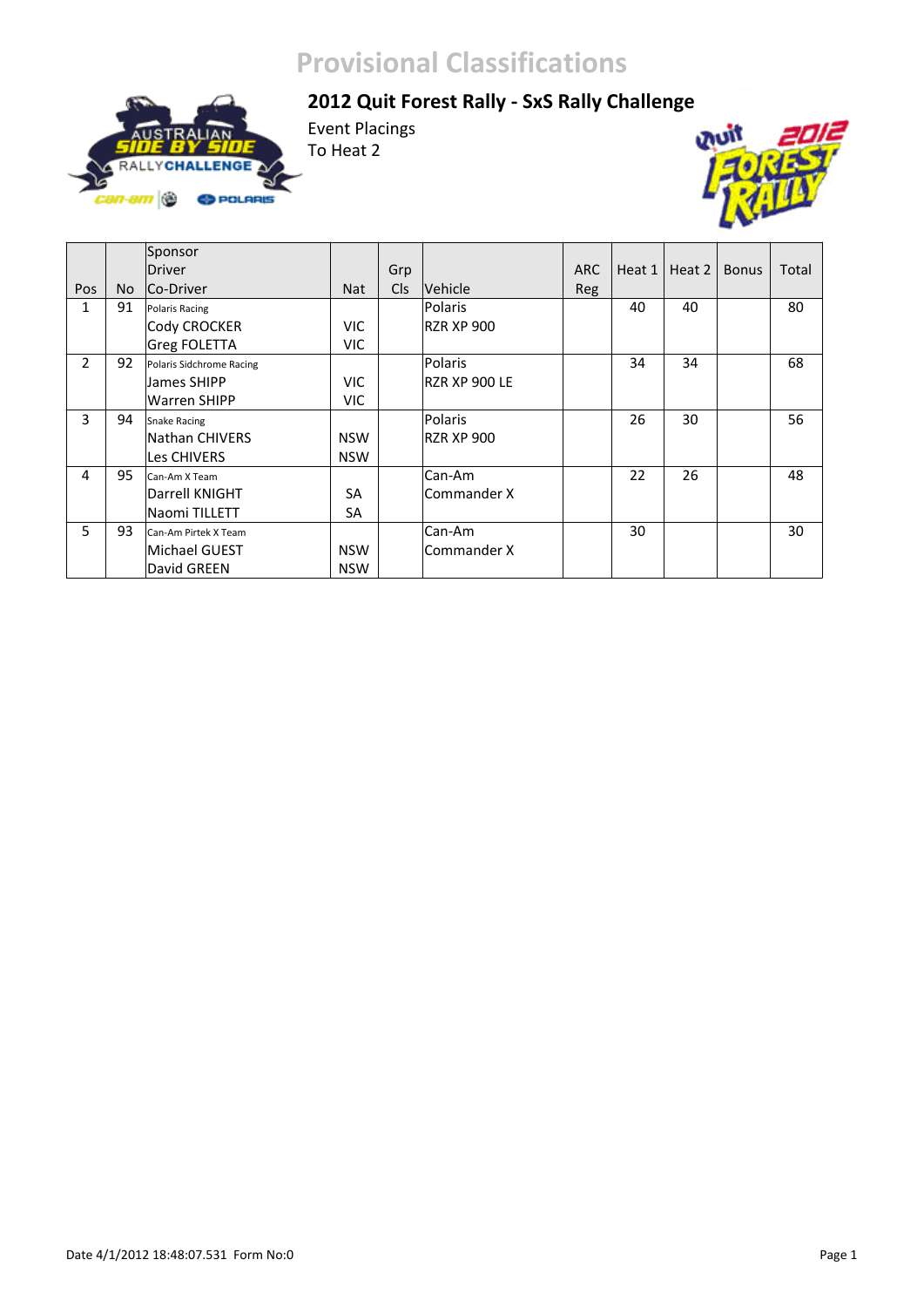

#### **2012 Quit Forest Rally ‐ Classic Rally Challenge**



|     |    | Sponsor             |            |     |                              |            |    |                             |       |       |
|-----|----|---------------------|------------|-----|------------------------------|------------|----|-----------------------------|-------|-------|
|     |    | Driver              |            | Grp |                              | <b>ARC</b> |    | Heat $1 \mid$ Heat 2 $\mid$ | Bonus | Total |
| Pos | No | Co-Driver           | Nat        | Cls | <i><u><b>Nehicle</b></u></i> | Reg        |    |                             |       |       |
|     | 82 | Jeffrey David       |            |     | Porsche                      |            | 40 | 40                          |       | 80    |
|     |    | Jeffrey DAVID       | <b>NSW</b> |     | 911                          |            |    |                             |       |       |
|     |    | <b>Grant GEELAN</b> | <b>NSW</b> |     |                              |            |    |                             |       |       |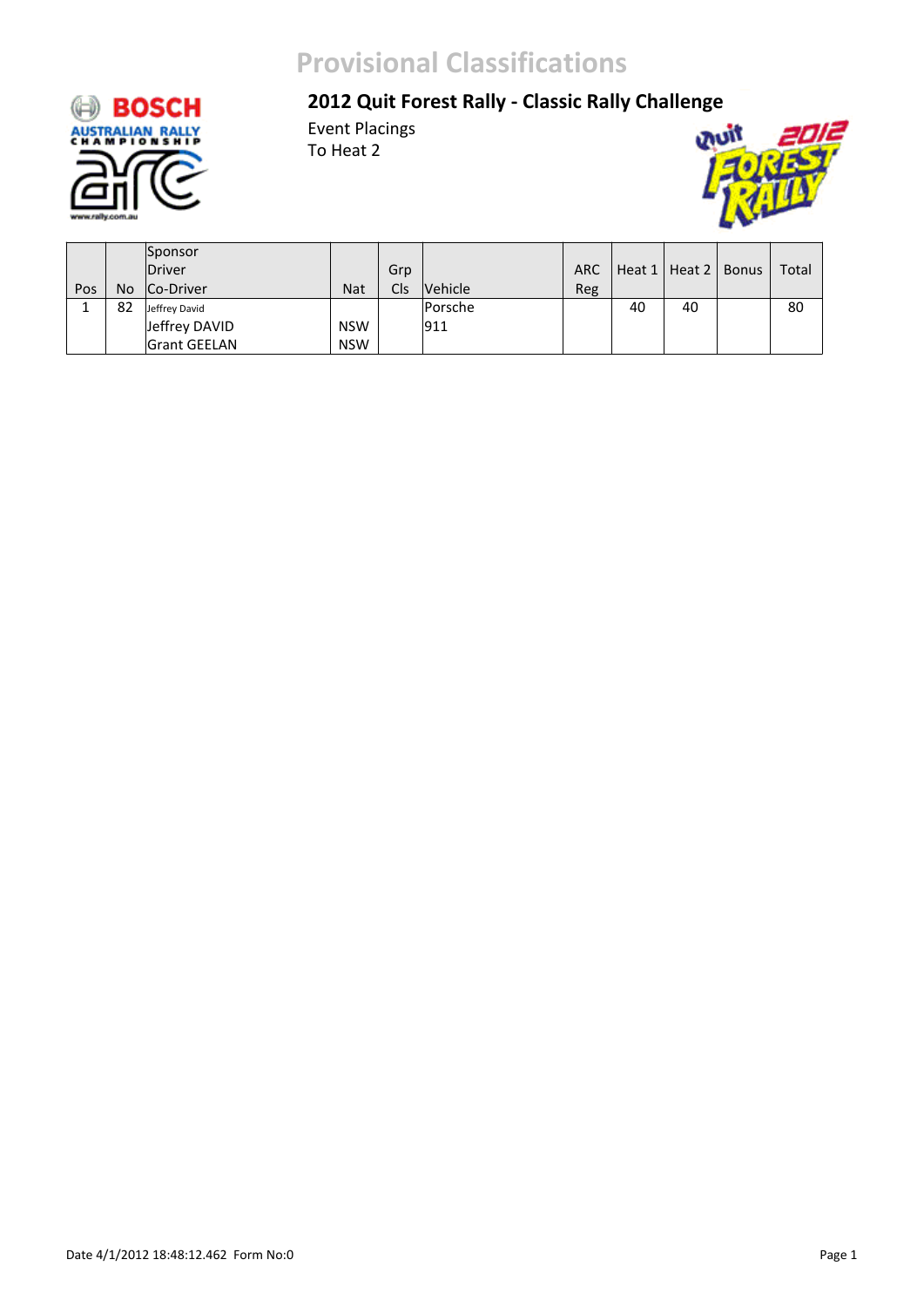

#### **2012 Quit Forest Rally ‐ WARC**

|                |           | Sponsor                             |            |                |                  |            |                |                |              |       |
|----------------|-----------|-------------------------------------|------------|----------------|------------------|------------|----------------|----------------|--------------|-------|
|                |           | Driver                              |            | Grp            |                  | <b>ARC</b> | Heat 1         | Heat 2         | <b>Bonus</b> | Total |
| Pos            | <b>No</b> | Co-Driver                           | <b>Nat</b> | Cls            | Vehicle          | Reg        |                |                |              |       |
| $\mathbf{1}$   | 4         | Pedders Suspension                  |            | P              | Mitsubishi       | Y          | 40             | 40             |              | 80    |
|                |           | Tom WILDE                           | <b>WA</b>  | 5              | Lancer Evo 10    |            |                |                |              |       |
|                |           | Lee TIERNEY                         | <b>WA</b>  |                |                  |            |                |                |              |       |
| $\overline{2}$ | 22        | Red Line Oils                       |            | P              | Subaru           |            | 34             | 34             |              | 68    |
|                |           | <b>Alex STONE</b>                   | <b>WA</b>  | 5              | Impreza WRX Sti  |            |                |                |              |       |
|                |           | Hanna DRURY                         | <b>WA</b>  |                |                  |            |                |                |              |       |
| 3              | 36        | Mark Davies                         |            | P              | Subaru           |            | 30             | 26             |              | 56    |
|                |           | <b>Steven DAVIES</b>                | <b>WA</b>  | 5              | Impreza WRX      |            |                |                |              |       |
|                |           | Mark DAVIES                         | <b>WA</b>  |                |                  |            |                |                |              |       |
| 4              | 27        | Maximum Motorsport                  |            | N              | Subaru           |            | 26             | 22             |              | 48    |
|                |           | John O'DOWD                         | WA         | 4              | Impreza WRX Sti  |            |                |                |              |       |
|                |           | <b>Ben SEARCY</b>                   | <b>WA</b>  |                |                  |            |                |                |              |       |
| $=5$           | 21        | A and N King Plant hire             |            | P              | Ford             |            | 22             | 18             |              | 40    |
|                |           | Dylan KING                          | <b>WA</b>  | 3              | Escort           |            |                |                |              |       |
|                |           | Andrew HANNIGAN                     | <b>WA</b>  |                |                  |            |                |                |              |       |
| $=5$           | 26        | <b>Stirk Medical Group</b>          |            | P              | Mitsubishi       |            | 20             | 20             |              | 40    |
|                |           | Mike CIVIL                          | <b>WA</b>  | 5              | Lancer Evo 6     |            |                |                |              |       |
|                |           | <b>Jack CIVIL</b>                   | <b>WA</b>  |                |                  |            |                |                |              |       |
| $\overline{7}$ | 23        | S Technic Specialist Subaru Garage  |            | P              | Subaru           |            |                | 30             |              | 30    |
|                |           | Doug TOSTEVIN                       | <b>WA</b>  | 6              | Impreza WRX RA   |            |                |                |              |       |
|                |           | <b>Tammy ADAMS</b>                  | <b>WA</b>  |                |                  |            |                |                |              |       |
| $=8$           | 30        | <b>RyForm Doors</b>                 |            | P              | Datsun           |            | 18             | 8              |              | 26    |
|                |           | Julian WRIGHT                       | WA         | 1              | 1200 Coupe       |            |                |                |              |       |
|                |           | lan DE BOER                         | <b>WA</b>  |                |                  |            |                |                |              |       |
| $=8$           | 37        | LF Performance Products             |            | N              | Mitsubishi       |            | 14             | 12             |              | 26    |
|                |           | John CLINTON                        | WA         | 4              | Lancer Evo 9     |            |                |                |              |       |
|                |           | Alex WHITE                          | <b>WA</b>  |                |                  |            |                |                |              |       |
| 10             | 32        | <b>Carringtons Traffic Services</b> |            | P              | Subaru           |            | 12             | 10             |              | 22    |
|                |           | Craig PUZEY                         | WA         | 6              | Legacy RS        |            |                |                |              |       |
|                |           | <b>Scott PUZEY</b>                  | <b>WA</b>  |                |                  |            |                |                |              |       |
| 11             | 28        | Douglas Automotive                  |            | P              | Holden           |            | 10             | 9              |              | 19    |
|                |           | Kiel DOUGLAS                        | <b>WA</b>  | 4              | Commodore        |            |                |                |              |       |
|                |           | Anthony PAYNTER                     | <b>WA</b>  |                |                  |            |                |                |              |       |
| $=12$          | 25        | Ranger Auto Electrics               |            | P              | Ford             |            |                | 16             |              | 16    |
|                |           | <b>Blair PUGH</b>                   | <b>WA</b>  | 3              | Escort RS2000    |            |                |                |              |       |
|                |           | Paul HELM                           | WA         |                |                  |            |                |                |              |       |
| $=12$          | 35        | Sandy Bay Holiday Park Busselton    |            | P              | Subaru           |            | 16             |                |              | 16    |
|                |           | Chard MARSHALL                      | WA         | 6              | Impreza WRX      |            |                |                |              |       |
|                |           | Sharon BLACK                        | WA         |                |                  |            |                |                |              |       |
| 14             | 48        | <b>Racing Dynamics</b>              |            | P              | Toyota           |            |                | 14             |              | 14    |
|                |           | Carlos DEL TORO                     | WA         | 5              | Corolla Sportivo |            |                |                |              |       |
|                |           | Darren WIESE                        | WA         |                |                  |            |                |                |              |       |
| 15             | 41        | <b>Platinum Automotives</b>         |            | P              | Toyota           |            | $\overline{7}$ | 6              |              | 13    |
|                |           | Trevor CHUDLEIGH                    | WA         | $\overline{2}$ | AE86 Sprinter    |            |                |                |              |       |
|                |           | Toni FEAVER                         | WA         |                |                  |            |                |                |              |       |
| $=16$          | 29        | Maximum Motorsport                  |            | P              | Subaru           |            | 4              | $\overline{7}$ |              | 11    |
|                |           | John FARRELL                        | WA         | 6              | Impreza WRX Sti  |            |                |                |              |       |
|                |           | <b>Chris RANDELL</b>                | WA         |                |                  |            |                |                |              |       |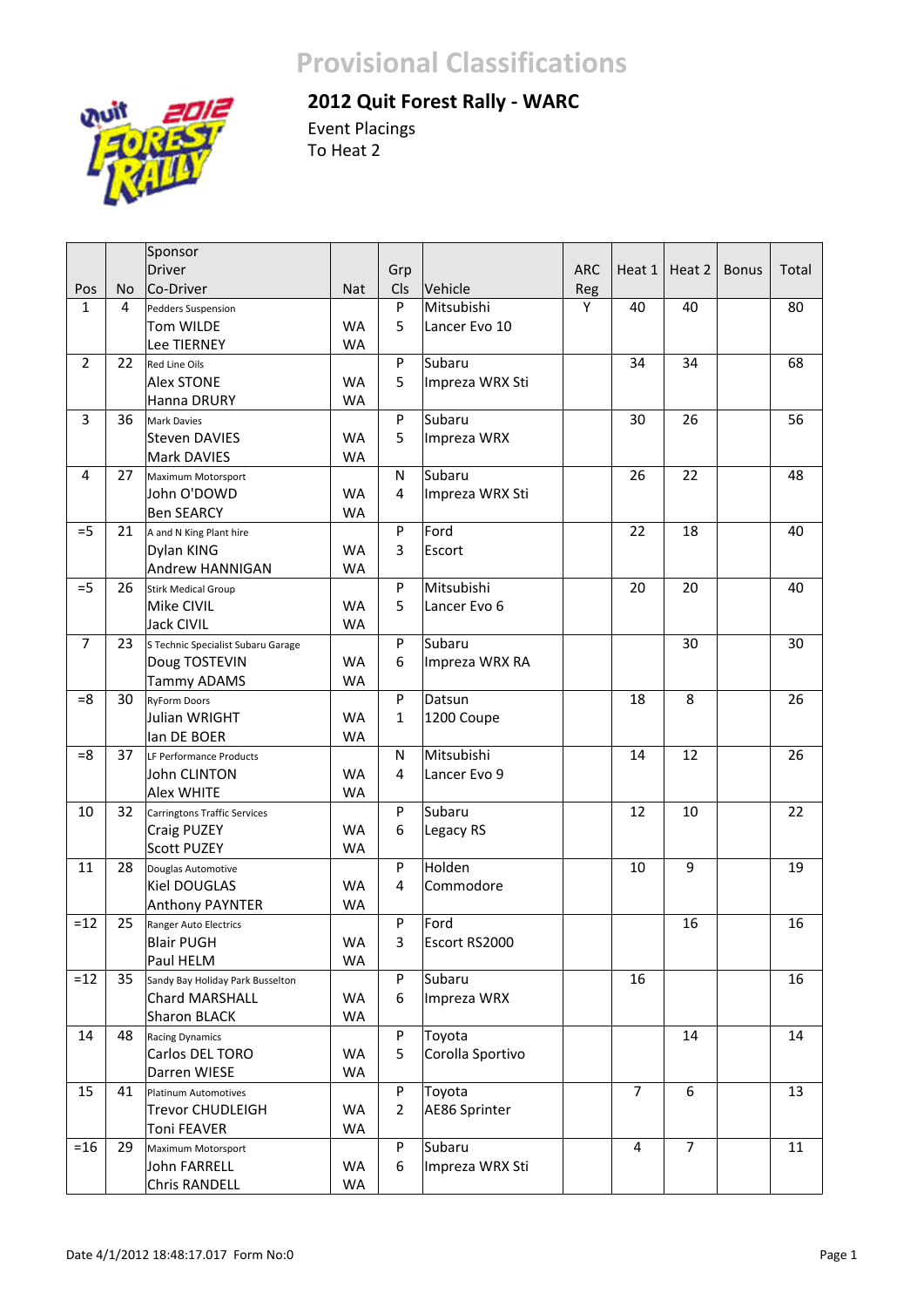|        |           | Sponsor                      |            |                |                 |            |                |                |              |                |
|--------|-----------|------------------------------|------------|----------------|-----------------|------------|----------------|----------------|--------------|----------------|
|        |           | <b>Driver</b>                |            | Grp            |                 | <b>ARC</b> | Heat 1         | Heat 2         | <b>Bonus</b> | Total          |
| Pos    | <b>No</b> | Co-Driver                    | <b>Nat</b> | <b>Cls</b>     | Vehicle         | <b>Reg</b> |                |                |              |                |
| $= 16$ | 39        | Peter Spight                 |            | P              | Subaru          |            | 6              | 5              |              | 11             |
|        |           | Peter SPIGHT                 | <b>WA</b>  | 6              | Impreza WRX     |            |                |                |              |                |
|        |           | Jonathon WHITE               | <b>WA</b>  |                |                 |            |                |                |              |                |
| 18     | 33        | Kevin Sleep                  |            | P              | Honda           |            | 9              |                |              | 9              |
|        |           | <b>Kevin SLEEP</b>           | <b>WA</b>  | $\mathfrak{p}$ | Civic           |            |                |                |              |                |
|        |           | <b>Niall DOHERTY</b>         | <b>WA</b>  |                |                 |            |                |                |              |                |
| 19     | 46        | Allstar Garage               |            | P              | <b>Nissan</b>   |            | 8              |                |              | 8              |
|        |           | Sean KEATING                 | <b>WA</b>  | 4              | Sylvia S13      |            |                |                |              |                |
|        |           | Caleb ASH                    | <b>WA</b>  |                |                 |            |                |                |              |                |
| $=20$  | 40        | <b>Titan Ford</b>            |            | P              | Datsun          |            | 3              | 4              |              | $\overline{7}$ |
|        |           | <b>Steve VASS</b>            | <b>WA</b>  | 4              | 1600            |            |                |                |              |                |
|        |           | <b>Ashley BURTON</b>         | <b>WA</b>  |                |                 |            |                |                |              |                |
| $=20$  | 47        | City Subaru                  |            | P              | Subaru          |            | 5              | $\overline{2}$ |              | $\overline{7}$ |
|        |           | <b>Matthew HARPER</b>        | <b>WA</b>  | 6              | Impreza WRX     |            |                |                |              |                |
|        |           | <b>Graham HARPER</b>         | <b>WA</b>  |                |                 |            |                |                |              |                |
| 22     | 43        | <b>Xtreme Racing</b>         |            | P              | Subaru          |            | $\overline{2}$ | 3              |              | 5              |
|        |           | Joanne MCILROY               | <b>WA</b>  | 5              | Impreza WRX     |            |                |                |              |                |
|        |           | <b>Chris PARISH</b>          | <b>WA</b>  |                |                 |            |                |                |              |                |
| $=23$  | 19        | NorthOz.com                  |            | P              | Holden          | Υ          | $\mathbf{1}$   |                |              | $\mathbf{1}$   |
|        |           | John BRUINSMA                | <b>WA</b>  | 4              | Commodore VE SS |            |                |                |              |                |
|        |           | <b>Adam TILLETT</b>          | <b>SA</b>  |                |                 |            |                |                |              |                |
| $=23$  | 45        | <b>GT Signs and Graphics</b> |            | P              | Subaru          |            |                | 1              |              | $\mathbf{1}$   |
|        |           | <b>Anthony LIST</b>          | <b>WA</b>  | 6              | Impreza WRX     |            |                |                |              |                |
|        |           | Ivan TAN                     | <b>WA</b>  |                |                 |            |                |                |              |                |